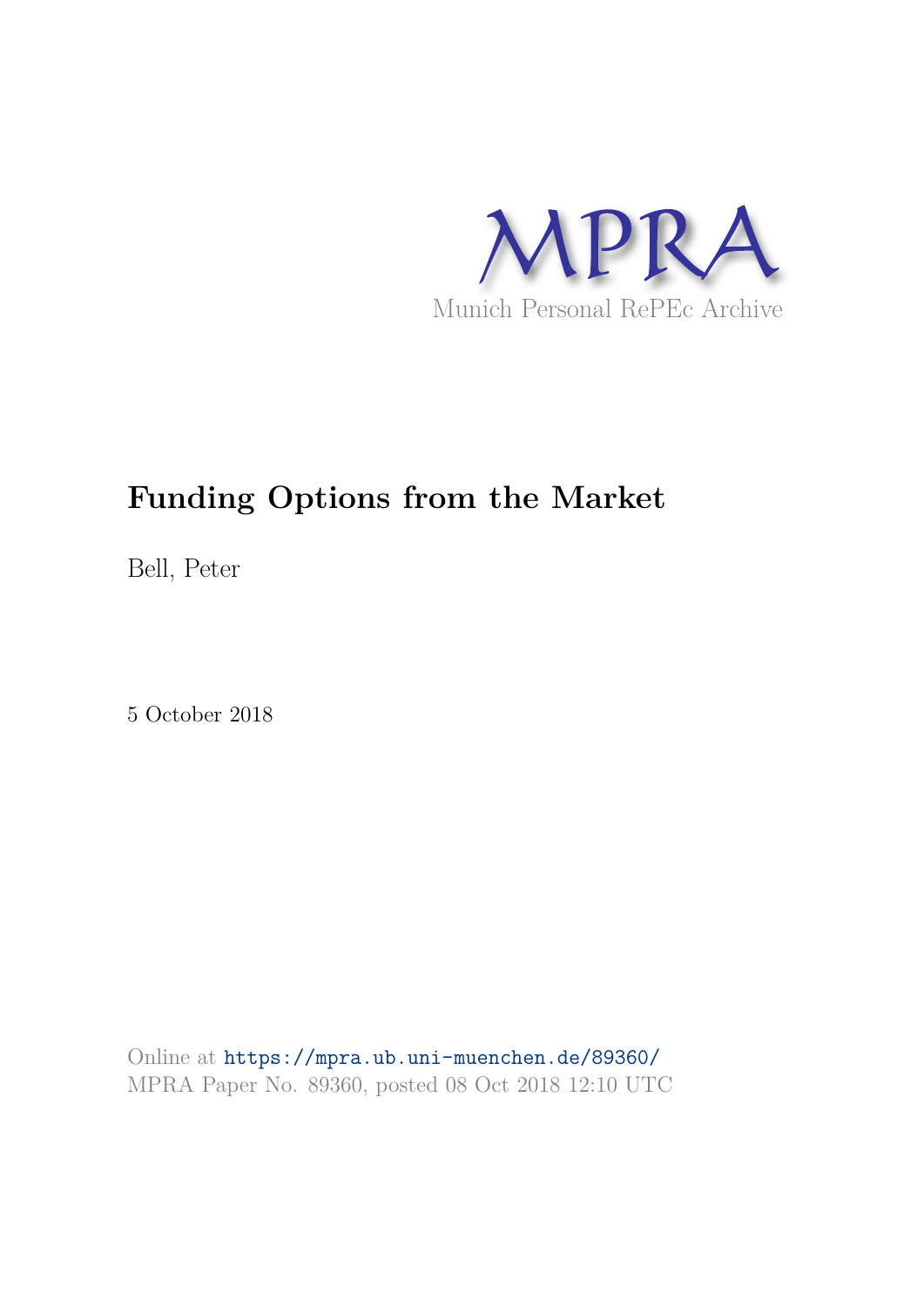#### Abstract

Investors face many different versions of The Portfolio Problem. Consider, for example, holding shares and call options on a publicly-traded equity. The options are in-the-money and live. How best should the investor go about exercising those options? They could fund from capital or use the secondary market to fund the options, as follows. When market price is above strike price, it may be possible to sell shares into market in advance of exercising the call options. This operation can yield residual cash or shares. How much should an investor do this and when? This paper presents a specific numerical example where we trade out of options when the market price breaches a 2:1 ratio to strike price and provides descriptive statistics for investors' wealth in simulation with standard Gaussian motion for share price and specific trading rule.

*Keywords*: Finance, Trading, Derivatives, *JEL Codes*: C00 General; G00 General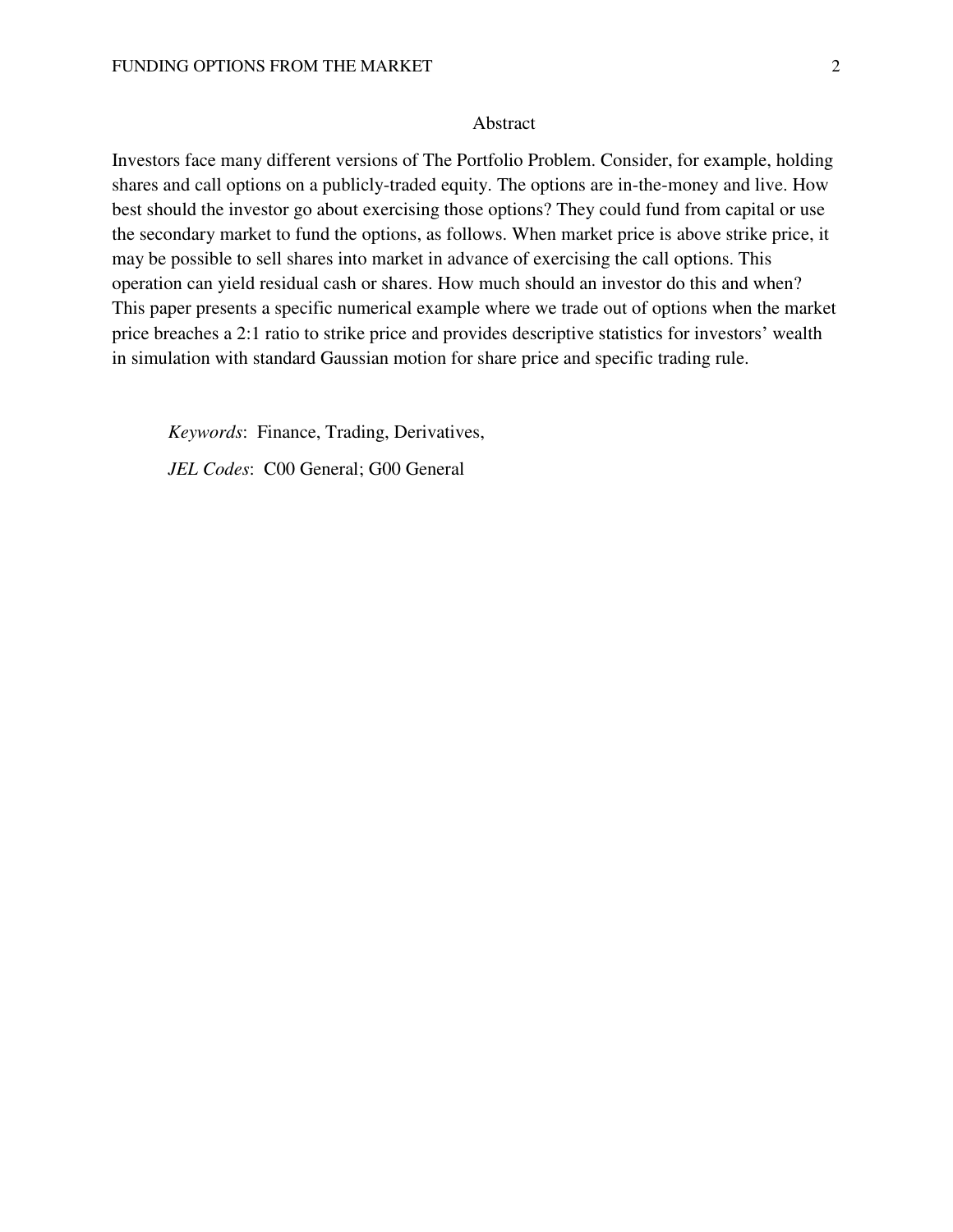#### Funding Options from the Market

Howe Street is an important part of global mining industry known as "Junior Mining" or minerals exploration. It is a high-risk, intellectual business similar to medical research or technology development. There is well-developed financial industry around the junior mining business that is widely known for many things, such as the widespread use of warrants in equity financing. I will refer to call options in this paper, but am really talking about warrants. There is a lot of knowledge on the street about exercising these derivatives that I don't know anything about, but I will explore a Trading Strategy that is based on a simple heuristic that some people on the street may well follow.

Please note that the calculations described in this paper are available online at the following link:<http://cdn.ceo.ca/1drff7q-2018-10-05-NewtonResearch-Public.xlsx>

#### **Background Info on Project**

The simulations here follow as in (Bell, 2014). I use the standard, lognormal model for prices with initial value 100, drift zero, and sigma 4% per time step. I simulate 100 different paths for prices over 250 time steps each. See several examples of Price Paths below.

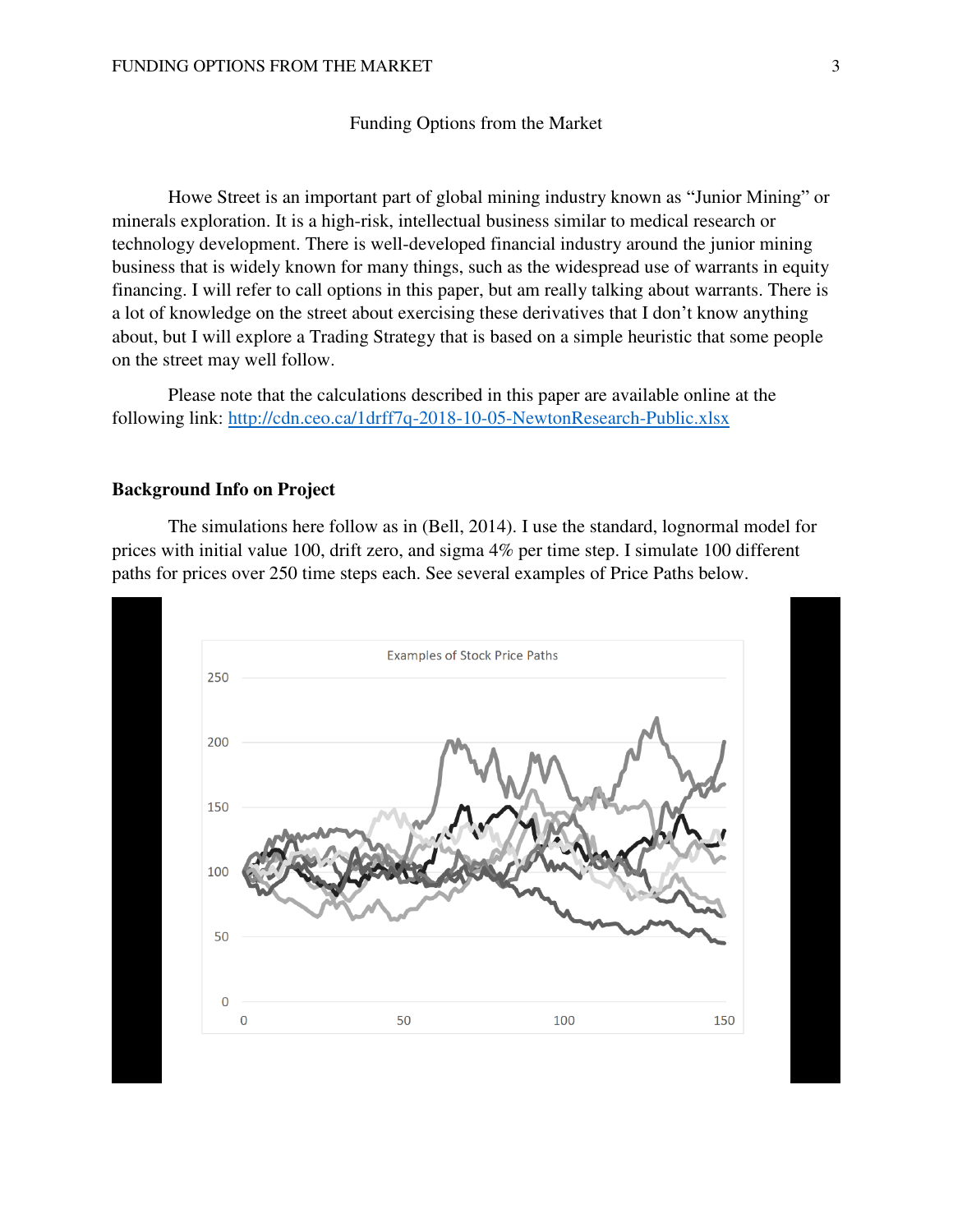The broad range of values in these paths is reflective of the volatility on Howe Street. It is possible to use different models for this, such as multi-fractal multi-fractal model for asset returns (Bell, 2012), or real data.

This paper explore simple heuristic where fund all options fully when can get full share free, but important research into optimal trading strategy for particular model. Example Carr & Madan (2001) use numerical solution to functional analysis formulation of portfolio problem where hold stock and put option. Very sophisticated method that deserves application to situation where holding shares and call option!

#### **Trading Strategy**

Suppose simply that the investor behaves as follows. Exercise options at \$60 strike price fully if and only if price goes above \$120. Exercise fully first time it happens. If it doesn't happen, then they don't exercise!

I do not consider the value of the options themselves, only the valuation of the equity. It is possible to use model-prices for the options, warrants, or other derivatives, but this paper focuses simply on funding the options from the market. It may be possible to expand this model to consider the valuation of options that are out-of-the-money alongside extended price paths and repeatedly funding the company to receive more shares and warrants over time. The Howe Street business is very much about buying again and again to fund these junior mining companies, which are generally not going concerns as they have no revenue.

#### **Histograms of Portfolio Value After Some Time**

I allow trading strategy to run for each price path, 100 different paths and consider the distribution of total value of stock holdings at a couple different time points. One point is 50 time steps forward and the other is 150 steps forward. I show distribution of wealth at each time across all paths. For some paths, the options have been exercised already and investor has double the amount of shares that they started with. For others, still owns 1 unit of shares and 1 call option that may or may not still be in the money!

Note that 50% of options exercised after 50 time steps. This is an interesting feature that could be described as "bullish" on the street. Note also that there is a large mass of probability at particularly low values after 150 time steps. That probability would be concerning to investors considering this strategy and further investigation would be warranted. Are there similarities between the price paths that cause investors to end up with such low wealth? What's going on down there?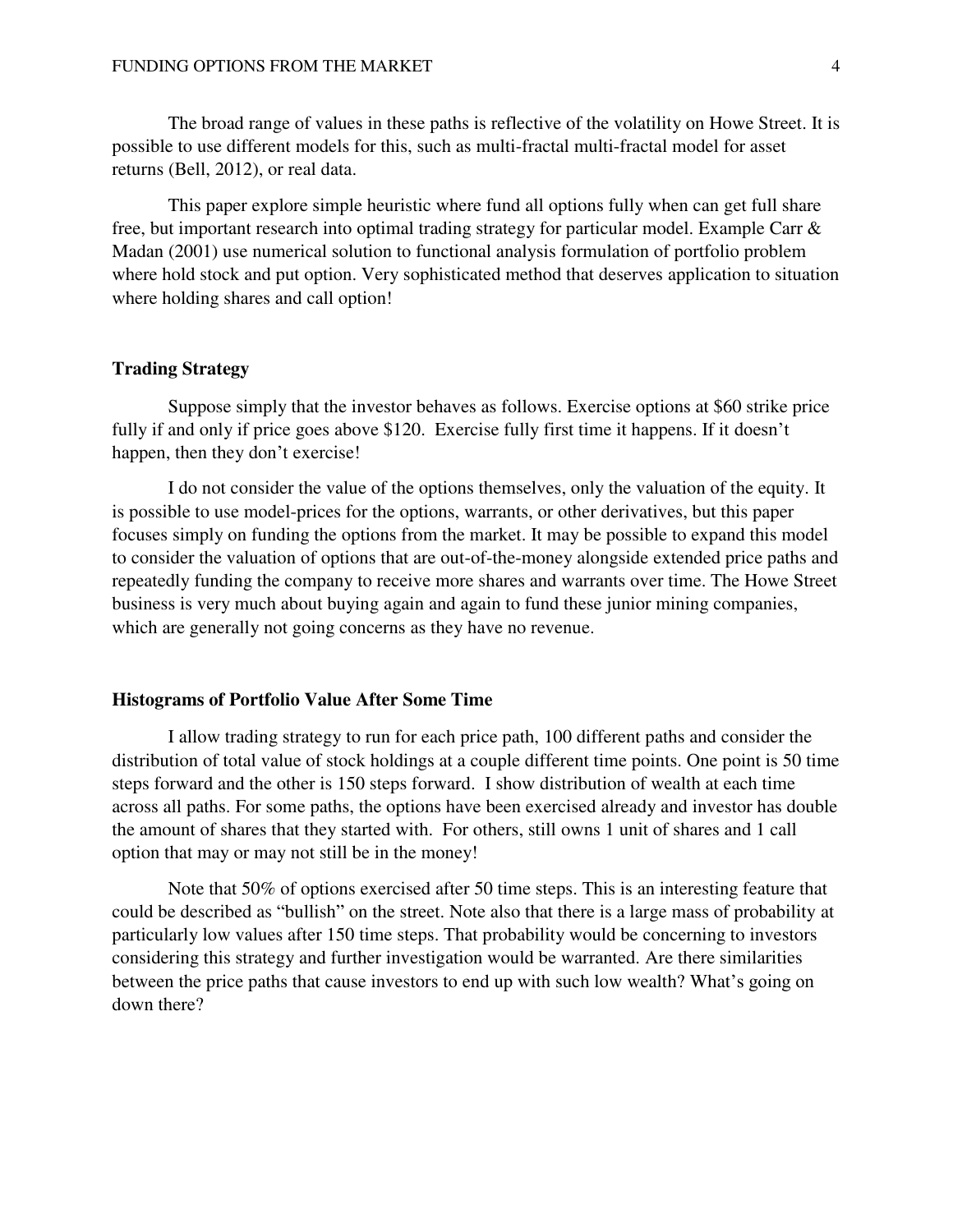

Although these histograms provide some basic insight into the shape of the data, they do not distinguish between paths where actually exercised options and ones where they didn't.

## **Wealth Paths**

I use simulations of Price Paths and Trading Strategy to construct Wealth Paths, which show total shareholdings at particular time. As before, this does not include anything about the option value. Can clearly see paths where options get funded by market as place where Wealth Path jumps.

The first graph shows all 100 runs of Wealth Paths prepared here for the first 50 time steps. Many options were exercised by the end of that time. As noted before, the options were exercised in more than 50% of all simulations by 50 time steps.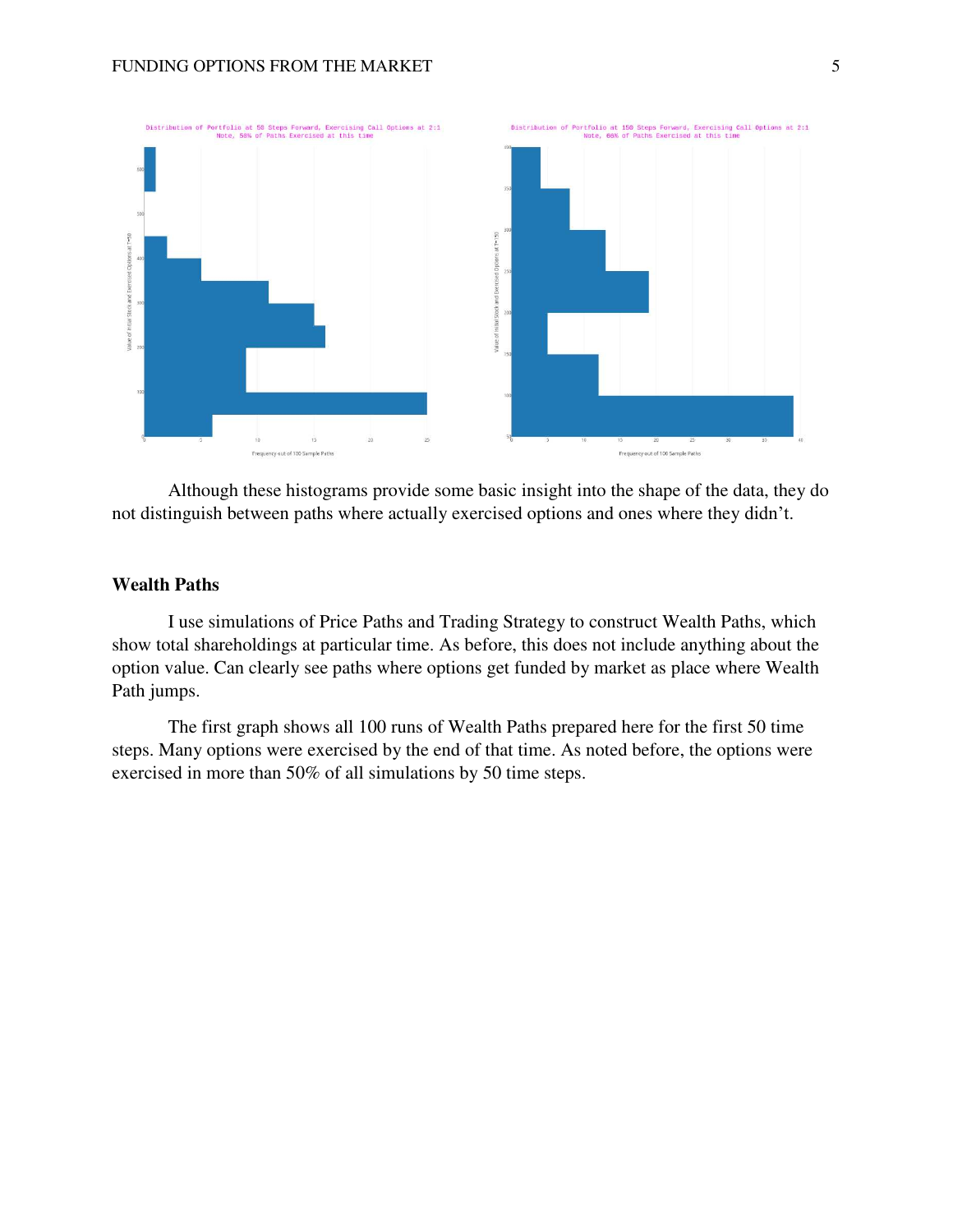

The second graph zooms-out to show what happens over 150 time steps. It's a messy graph, but you can see that the rate of funding options markets slows down drastically. We have tripled the time length for the graph, but the number of paths where options were exercised only increased from one-half to two-thirds!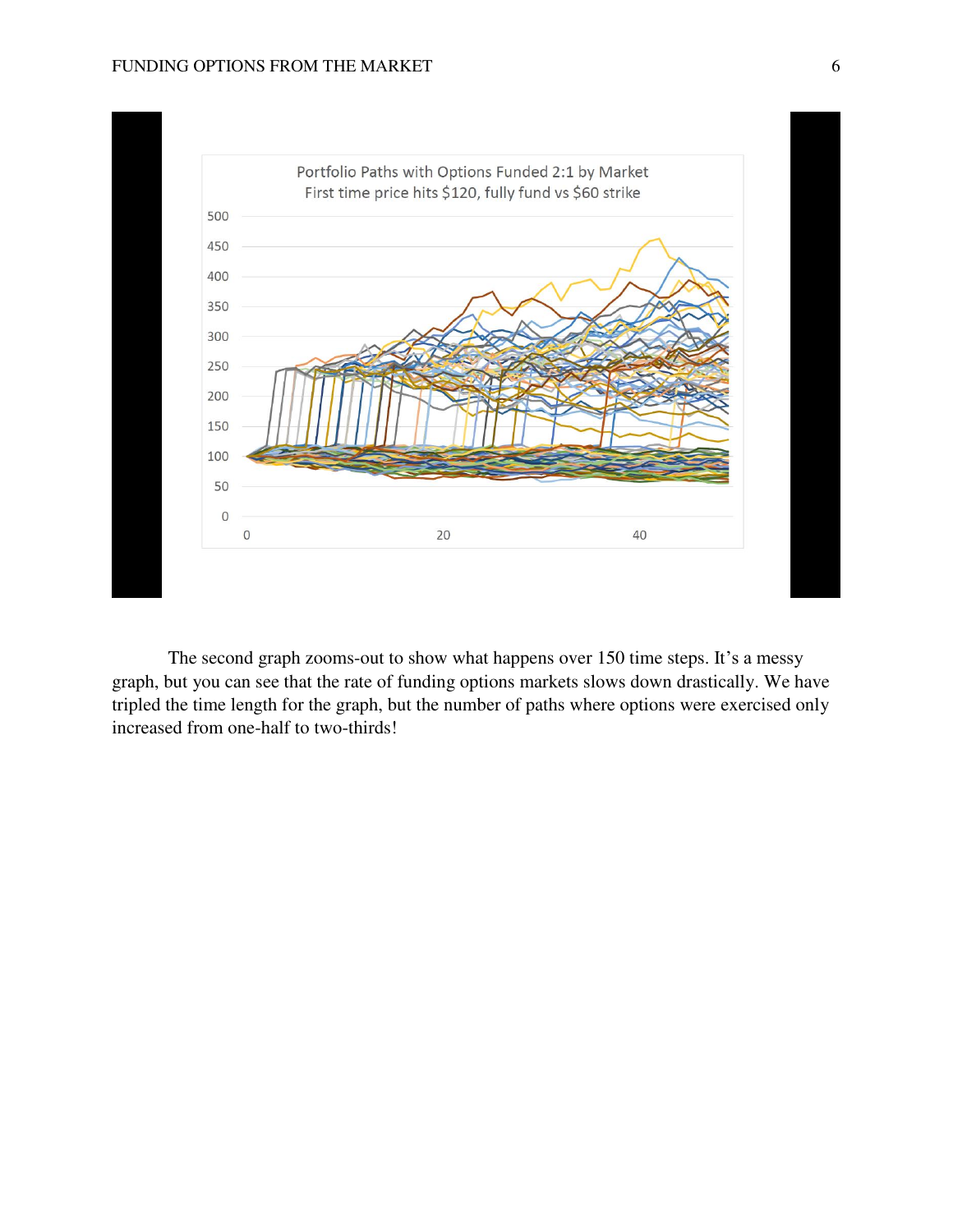

Note how the trading strategy causes a break in structure of paths in this longer graph of 150 days. The Price Paths all stay clustered together in a Gaussian cloud by construction, but the Wealth Paths have different features. There is a random cluster that breaks away, which is driven by times where you successfully fund the options from the market. This break-away cluster occurs because of the Trading Strategy and marks great success.

Note also the volatility apparent in the longer graph of Portfolio Paths. Looking back to the several examples of Price Paths that I provided initially, note that the range is \$50-200. The range of Portfolio Paths with this trading strategy is more like \$50-500. This increased upside is not a certainty, but indicates the opportunity available with these options trading strategies.

### **Discussion**

It's great for an investor to have live call options that are in-the-money, but what should they with them? This is a broad question that I address with a specific numerical example. These calculations can be extended simply to a setting where you invest in the company repeatedly and receive more shares and derivatives each time, which is what some investors do on Howe Street. There are certainly other interesting versions of the Portfolio Problem on Howe Street that deserve close consideration.